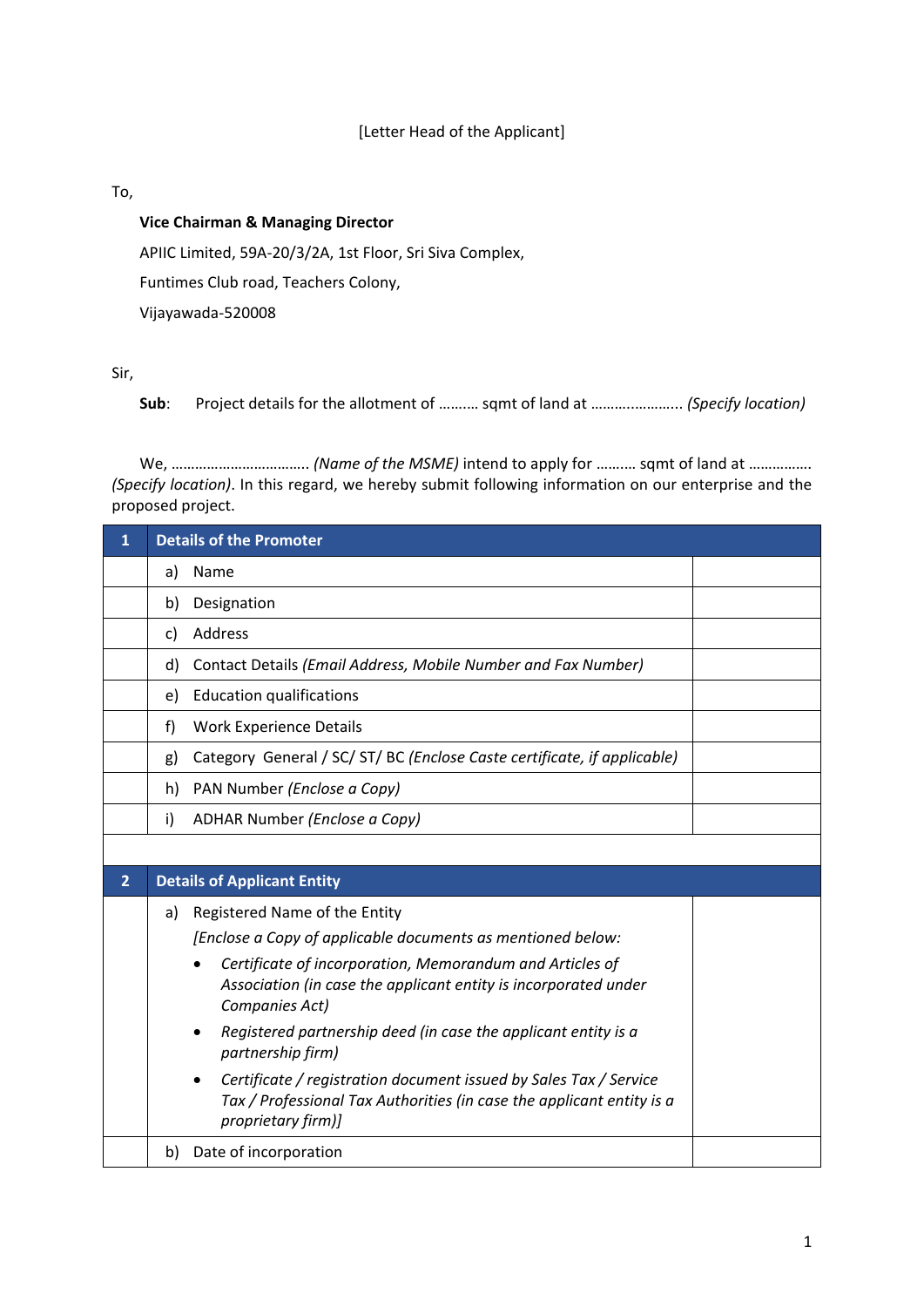|   | C)  | Year of commencement of business                                                                                                                                                   |  |
|---|-----|------------------------------------------------------------------------------------------------------------------------------------------------------------------------------------|--|
|   | d)  | Registered Address with phone number                                                                                                                                               |  |
|   | e)  | Corporate Address                                                                                                                                                                  |  |
|   | f)  | PAN Number (Enclose a Copy)                                                                                                                                                        |  |
|   | g)  | TAN Number (Enclose a Copy)                                                                                                                                                        |  |
|   |     | h) GST Details                                                                                                                                                                     |  |
|   |     | Whether GST registered or not                                                                                                                                                      |  |
|   |     | Registered addresses as per GST Registration                                                                                                                                       |  |
|   |     | <b>Provisional GST ID</b>                                                                                                                                                          |  |
|   |     | Provisional GST Acknowledgment Receipt Number (ARN)                                                                                                                                |  |
|   |     | (Enclose GST Registration Certificate)                                                                                                                                             |  |
|   | i)  | CIBIL MSME Rank (If available)                                                                                                                                                     |  |
|   |     | (Enclose available documentary evidence)                                                                                                                                           |  |
|   | j)  | Details of Existing Unit/Projects (if any)                                                                                                                                         |  |
|   |     | Name and location of the existing Units/Projects (Enclose latest<br>photographs)                                                                                                   |  |
|   |     | Brief description of the Unit/Project for e.g. product<br>manufactured, etc.                                                                                                       |  |
|   |     | Date of Establishment (dd/mm/yyyy)<br>٠                                                                                                                                            |  |
|   |     | Commercial Operations Start Date (dd/mm/yyyy)                                                                                                                                      |  |
|   |     | Land Area (in sqm)                                                                                                                                                                 |  |
|   |     | No. of persons employed                                                                                                                                                            |  |
|   |     | Capital Cost incurred on the unit/project (excluding land) (in Rs.<br>Lakh)                                                                                                        |  |
|   |     | Cost incurred on land (in Rs. Lakh)                                                                                                                                                |  |
|   |     | Provide Details on Total turnover, Tax Paid and Profit After Tax for<br>the last three financial years (2015-16, 2016-17, 2017-18                                                  |  |
|   | k). | Financial Information (Enclose a copy of CA certified / Audited Annual<br>Reports for past 3 financial years reflecting information on P&L,<br><b>Balance Sheet and Net worth)</b> |  |
|   |     |                                                                                                                                                                                    |  |
| 3 |     | <b>Information on the Proposed Unit/Project</b>                                                                                                                                    |  |
|   | a)  | <b>Typology of Project</b>                                                                                                                                                         |  |
|   |     | (Specify whether it is a relocation of an existing unit / expansion of an<br>existing unit / setting up of a new unit)                                                             |  |
|   |     |                                                                                                                                                                                    |  |
|   | b)  | Details of the Proposed Unit/Project                                                                                                                                               |  |
|   |     | Type of Venture - Manufacturing/ Engineering/ Trading or any<br>other activity                                                                                                     |  |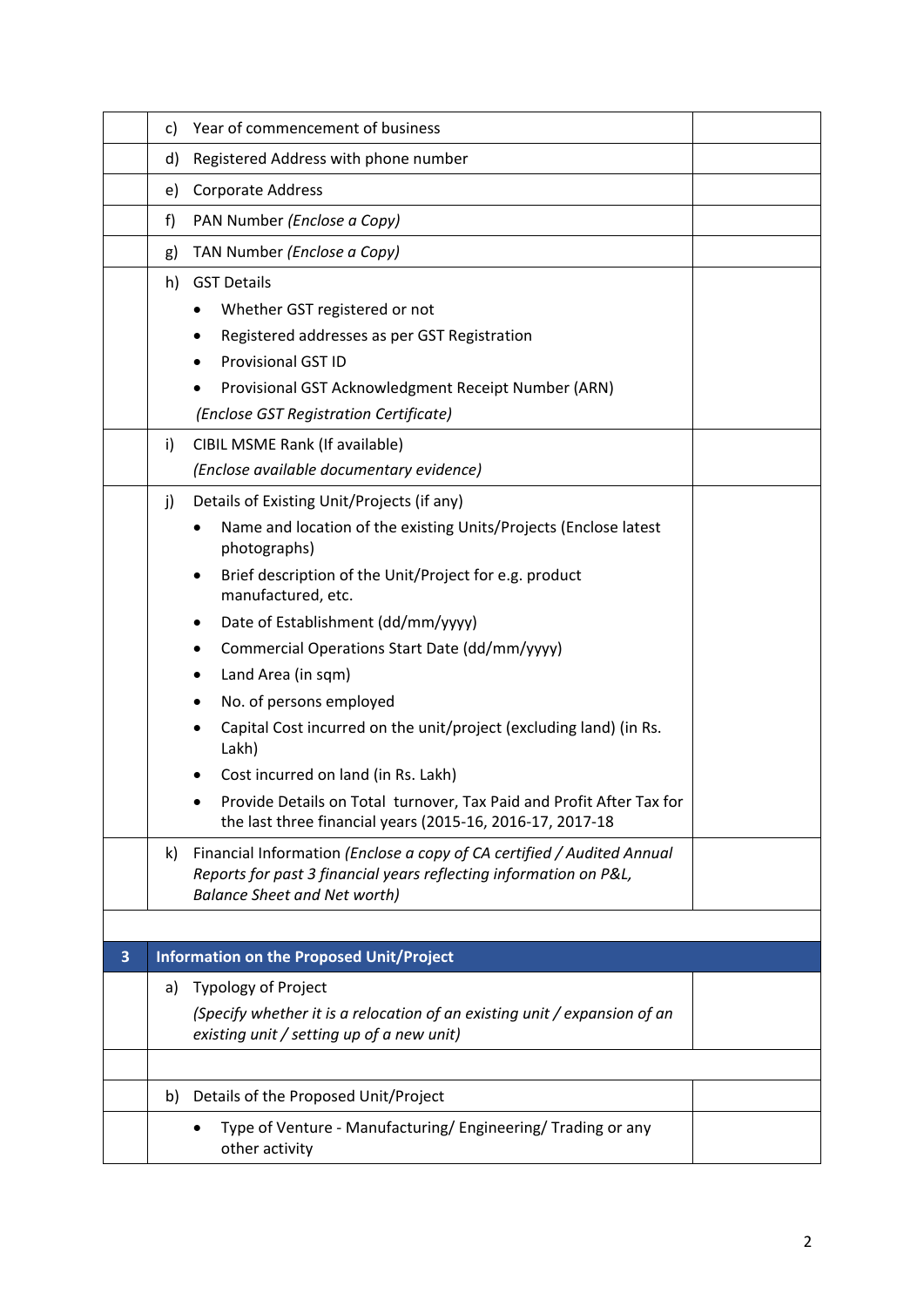|    | Details of the Product Manufactured                                                                                                                                            |                                    |
|----|--------------------------------------------------------------------------------------------------------------------------------------------------------------------------------|------------------------------------|
|    | Technology Involved Own or Outsourced (Tie-up)<br>$\bullet$                                                                                                                    |                                    |
|    | Plant & Machinery (Enclose a List along with estimated cost)<br>٠                                                                                                              |                                    |
|    | Raw materials required                                                                                                                                                         |                                    |
|    | PFD (Process Flow Diagrams) to illustrate the flow of the materials<br>$\bullet$<br>/ work / activities and various steps involved in manufacturing /<br>production / activity |                                    |
|    | Expected Production/ Output per annum                                                                                                                                          |                                    |
|    | Key Target Customers / Clients                                                                                                                                                 |                                    |
|    |                                                                                                                                                                                |                                    |
| C) | <b>Proposed Project Timelines</b>                                                                                                                                              | <b>Tentative Date</b><br>(mm/yyyy) |
|    | Date for Commencement of Construction                                                                                                                                          |                                    |
|    | Date for commencement of trail Production<br>$\bullet$                                                                                                                         |                                    |
|    | Date for commencement of commercial operation                                                                                                                                  |                                    |
|    |                                                                                                                                                                                |                                    |
| d) | Estimated Cost of proposed unit/project                                                                                                                                        | Amount<br>(in Rs Lakh)             |
|    | Land<br>$\bullet$                                                                                                                                                              |                                    |
|    | <b>Building and Civil Work</b>                                                                                                                                                 |                                    |
|    | Plant & Machinery                                                                                                                                                              |                                    |
|    | Preliminary and Preoperative expanses                                                                                                                                          |                                    |
|    | Contingencies                                                                                                                                                                  |                                    |
|    | <b>Working Capital requirements</b>                                                                                                                                            |                                    |
|    | <b>Total Project Cost</b>                                                                                                                                                      |                                    |
|    |                                                                                                                                                                                |                                    |
| e) | Source of Funds/Means of finance                                                                                                                                               | Amount<br>(in Rs Lakh)             |
|    | Own funds / Equity<br>$\bullet$                                                                                                                                                |                                    |
|    | Debt                                                                                                                                                                           |                                    |
|    | Any other (Mention source)                                                                                                                                                     |                                    |
|    |                                                                                                                                                                                |                                    |
|    | <b>Total Project Cost</b>                                                                                                                                                      |                                    |
|    |                                                                                                                                                                                |                                    |
| f) | Proposed Employment Generation                                                                                                                                                 | No. of Persons                     |